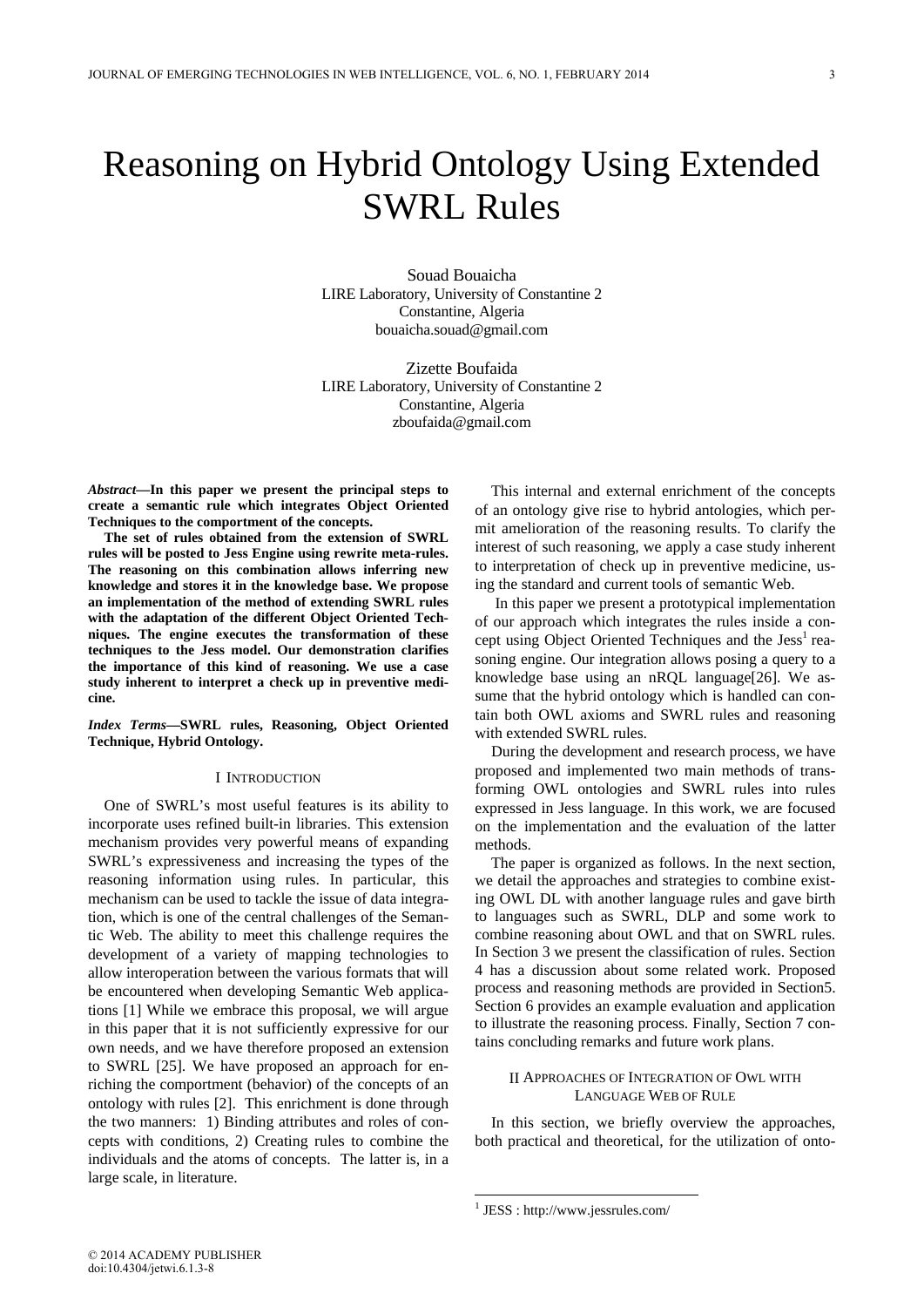logical knowledge in rule engines. More details can be found in the surveys [3][4].

## *2.1. Interfacing External Ontology Reasoners with Rule Engines*

In this scenario, the rule engine calls an external OWL reasoner, e.g. a DL reasoner, whenever is needed ("on the fly"). The hybrid approaches can be classified into bidirectional and unidirectional. In unidirectional frameworks, the information goes from the ontology reasoner to the rule engine and thus, the ontology knowledge remains unmodified [5][6][7]. In bidirectional frameworks, the ontology predicates can be used both in the body and in the head of rules and thus, the ontology knowledge may be modified [8][9].

## *2.2. Mapping Ontology Reasoners on the Data Model of Rule Engines*

In this case, the results of the external OWL reasoner are mapped to the data model that the rule engine supports, e.g. on triple-based facts [10]. In that way, the rule engine can operate without calling further the ontology reasoned (one-time mapping), since all the ontological knowledge exists in its knowledge base.

## *2.3. Strong Coupling of Ontologies and Rules*

In this approach, also known as homogeneous, there is no external OWL reasoning module. The ontology semantics are partially mapped on rule formalism [11], e.g. Datalog, that coexists in the rule base with rule predicates, enhancing the expressivity [12]. Therefore, a new reasoner is needed, able to handle the new homogeneous language that emerges [13][14][15][16].

## III CLASSIFICATION OF RULES

The rules are necessary to represent knowledge, which is required for various tasks of reasoning or of metareasoning. Classification below is a non thorough classification of the rules according to their use on a conceptual level. They are classified according to the role which they play in the various tasks [21]: deductive rules, metareasoning rules, connecting rules, mapping rules, querying rules. [22, 23,24]

## *3.1. Deductive Rules*

Are needed for inferences based on dependencies between some ontologies properties, such as the transfer of properties from parts to wholes (e.g. a disease located in an organ part, is located in the organ), For a long time, rule-based expert systems have shown the usefulness of deductive rules in health care e.g. for diagnosis, decision making etc.

## *3.2. Connecting Rules*

Aare required for connecting ontology to allow reasoning across several domains such as Genomics, Proteonomics, Pathology, for example when searching for correlations between diseases and the abnormality of a function of a protein coded by a human gene.

#### *3.3. Mapping Rules*

For mapping ontology in information integration, to allow answering queries over heterogeneous sources e.g., patient data scattered in many Hospital Information Systems.

### *3.4. Querying Rules*

Expressing complex queries upon the Web or querying heterogeneous sources.

## *3.5. Meta-Reasoning Rules*

Are needed to facilitate meta-reasoning, either to support ontologies engineering e.g., acquisition, validation, maintenance of huge reference ontologies, or control of reasoning.

# IV LIMITATIONS OF SWRL

The current SWRL specification omits some typical rule language constructs, sacrificing some expressiveness to ensure decidability and/or efficiency. We have previously identified some limitations and workarounds in writing teaching strategies in SWRL; in this work, we directly address these limitations.

- *Flat list*. A SWRL rule body (or head) is a flat list of atoms. No block structure is supported (as there are no constructs that would need them). Note that either of #E or #F would also entail adding block structure.
- *E. Conjunction only*. Disjunction (E1) and negation (E2) are excluded.
- *F. No quantifiers*. Explicit universal and existential quantifiers are excluded. All atoms are implicitly universally quantified.
- *No user-defined functions*. SWRL provides a library of built-in functions for primitive math, string, and date operations. It doesn't allow an external function to be defined or called (which fails 1.1#C).
- *Assertions only.* A SWRL rule head "makes" its atoms true; the standard implementation is to add these atoms as new facts to the knowledge base. Existing knowledge cannot be changed.[27]

#### V RELATED WORK

- DLEJena [17] is inspired from the hybrid and homogeneous approach for the integration of rules and ontologies. The architecture of DLEJena has four modules: the first charges the ontology and separates its terminological and assertional parts. The second reasons on the T.box part, the third reasons on the A.box part and the last one, reasons with the help of the applied rules to T.box and A.box parts.
- In [18], the plugin of SWRL Jess Tab is illustrated on the Family ontology rules to show how certain reasoning could be provided for interoperability between SWRL and OWL.
- In [19], the symbolic knowledge is represented in an ontology of the cortical structures. For the representation standard languages of the semantic Web (OWL, SWRL) are used. In order to enrich ontology, it is ex-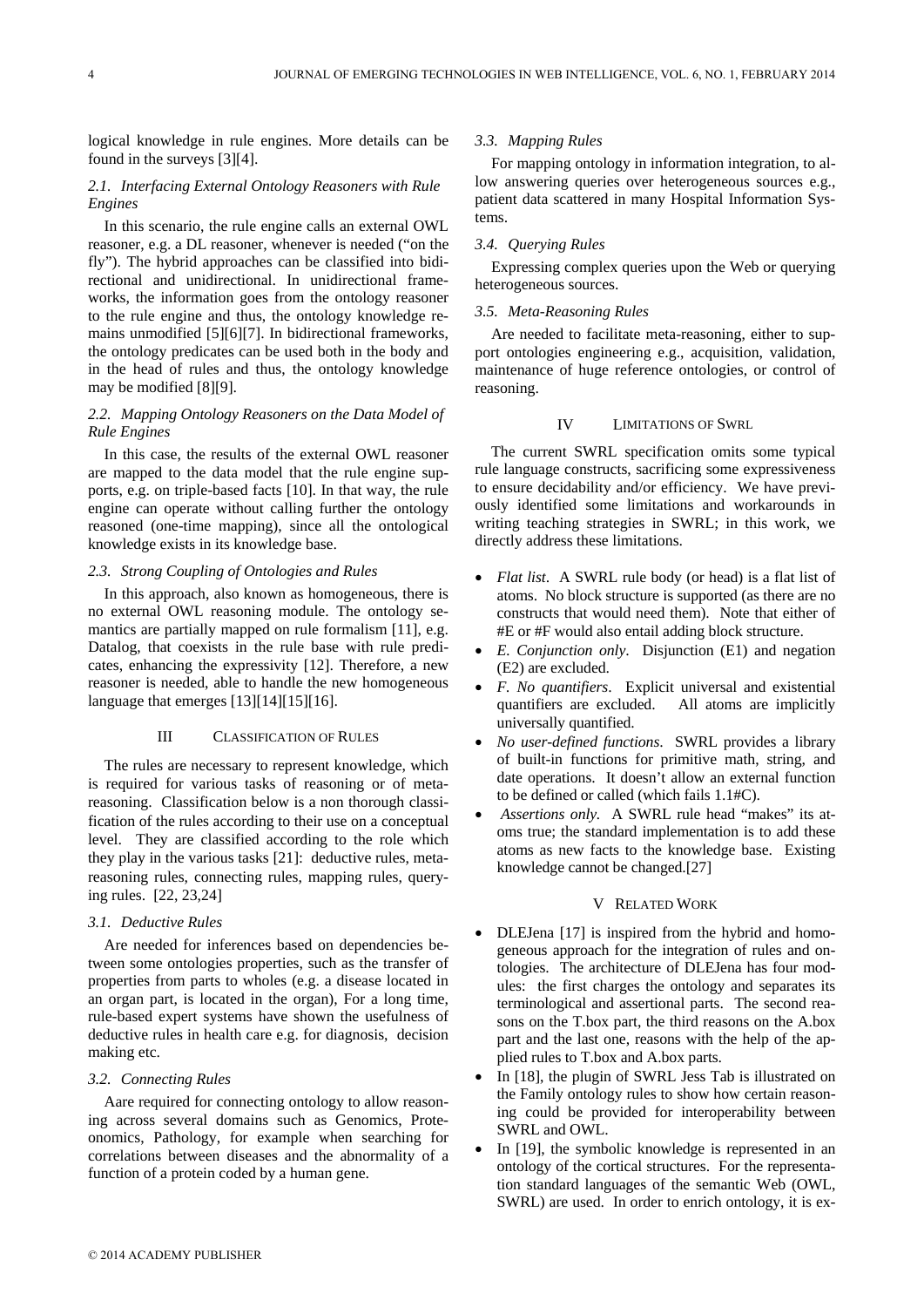tended by Horn clauses. These rules permit to propagate relations and to infer new facts from those existing.

• Alloy [20] is a system for reasoning on an ontology written in OWL and SWRL or SWRL-Fol. It is based on the transformation of OWL ontology and SWRL rules in a program called Alloy's program and its analysis starts from a charged model to verify automatically its uniformity.

### VI DISCUSSION

The study of the previous work shows that there are two different, fundamental approaches. The first approach, called homogenous, where the rules and the individuals of the ontology are compiled without separation between them. This leads to a base of facts, compiled in the same inference engine [20]. The hybrid systems are the second approach. They are made of several subsets, each of them treats a different part of the knowledge base and use new formalisms of representation and specific procedures of reasoning [17, 18, 19]. In such systems, the problem of the complementary in answers is asked. Really, if the inference is executed separately with OWL reasoner and an inference engine, some inferences are evidently missed.

Finally the integration of description logic and logic programming is very difficult because these two paradigms are semantically different. Therefore the interoperability between the SWRL rules and the ontology requires a close integration.

The following table summarizes the characteristics of each use case.

For this reasons, this type of integration has limits such as:

- The inferences of rule are based only on the component of rule, since Tbox is not integrated in the knowledge base of rule (for example Jess). Because the knowledge base Jess is incomplete, some inferences are necessarily missed.
- Language LD and of LP are basically and semantically different.
- A loose interoperability between SWRL rules and ontology (OWL LD) is not satisfied; therefore interoperability between the two components requires a tight integration. And to ensure a decidable reasoning, valid and complete it is necessary to obtain a Web rule language which has a very clear semantics.

In conclusion of these studies, the following table summarizes the characteristics of each use case.

TABLE 1. DIFFERENT TYPES OF RULES AND INTEGRATION APPROACHES USED FOR

| <b>EACH CASE STUDY</b> |            |                        |  |
|------------------------|------------|------------------------|--|
| Use                    | Rule       | <b>Integration Ap-</b> |  |
| Case                   | types      | proaches               |  |
| DLEje-                 | Meta-      | loose (limit of Map-   |  |
| na[17]                 | reasoning, | ping)                  |  |
|                        | Deductive  |                        |  |
| FamilyOn-              | Meta-      | loose (limit of Map-   |  |
| $\{18\}$               | reasoning, | ping)                  |  |
|                        | Deductive  |                        |  |
| Medical                | Deductive  | Extension of OWL LD    |  |
| ontolo-                |            | with rules             |  |
| gy[19]                 |            |                        |  |
| Alloy [20]             | Deductive, | Extension of OWL LD    |  |
|                        | Mapping    | with rules             |  |
|                        |            |                        |  |

In [2] we are interested in complete answers of a hybrid system by proposing an approach that allows enriching the comportment of concepts. This enrichment is done via rules reasoning on the attributes. Concretely, we propose a complete process of creation a rules base to the terminological part of ontology.

## VIIPROPOSED REASONING METHODS

In this paper we will introduce the new extension of SWRL from another angle to illustrate what makes it different, and why we believe that it provides good solutions to many real-world requirements. Our main point is that this extension (it extension and its formal definition in [2]) is borrowing good practices from object-oriented programming and modeling languages and integrates object-oriented techniques with the flexible architecture of Semantic Web to produce a new way of working with linked data.

A key contribution of this new kind of rules is to introduce a mechanism that allows users to organize those SQWRL (Semantic Query Web Rule Language) queries in a natural, object-oriented way. These rules are not just plain lists of rules like in comparable rule languages (SWRL etc). That you can arrange the rules in the class hierarchy where they belong. This follows the Object-Oriented principles of abstraction and encapsulation. Since the rules (and constraints) are attached to classes, any human or agent who looks at the ontology can quickly understand the meaning of the classes and properties. Furthermore, the rules are "scoped" so that tools are better guided when they need to execute the rules and constraints.

Our main goal of this work is to research novel reasoning techniques which allow for efficient reasoning in hybrid ontology. A Hybrid ontology is an ontology enriched by SWRL rules. this enrichment is effected by two ways.

1. Connect the attributes and roles of the concept which rules that adapt the object-oriented programming techniques. At this level we propose to enrich the language SWRL by adding new keywords.

2. Combine individuals with simple SWRL rules.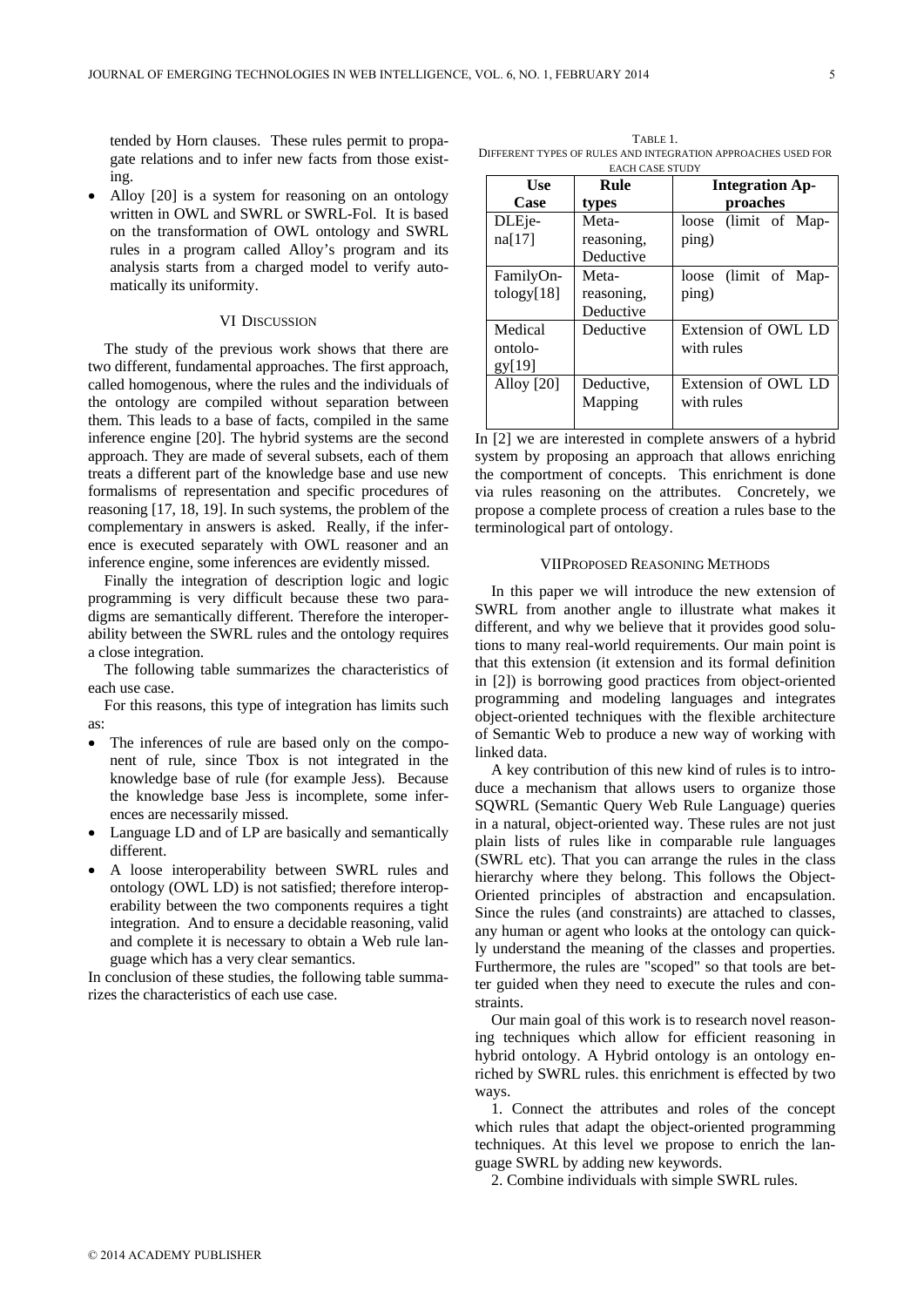We have led to the development of highly optimized systems that support efficient reasoning. This novel reasoning methods and techniques which improve the efficient reasoning. It will present in the following architecture.



The Figure 1 concentrated to make clear the reasoning part in the system proposed in [2]; it presents the integration schema of an OWL ontology with SWRL rules, Object Oriented Techniques and the Jess engine. We assume that the ontology is in the Horn SHIQ language and contains SWRL rules (Horn-like clauses). Such OWL+SWRL ontology is transformed into a set of rules in the Jess language. The set of rules is stored as a Jess script file (\*.clp). The script is then transformed into a set of extended rules (ExRScript.clp).

Our tool is implemented in Java language; its module provides the following functionalities:

- Reading OWL ontology (and viewing of concepts/roles hierarchies; These hierarchies are calculated by the RACER engine) and Jess scripts, Jess scripts generation (forward and backward chaining, extended rules, Horn-SHIQ transformation) from OWL ontology
- Mapping between ontology concepts/roles and Object Oriented techniques
- Executing a Jess query which consists of the concepts and roles from OWL ontology or templates defined in Jess language,
- Rule-based inquiry answering methods: hybrid and extended rules, Jess engine reasoning management (in forward and backward chaining).

#### *7.1 SWRL extension to Jess Transformation Methods*

The proposed tool supports two main methods of transforming OWL ontologies and SWRL rules into rules expressed in Jess language: Simple and Horn-SHIQ.

## *7.1.1 The Simple Method*

This method transforms taxonomies of concepts and roles into Jess rules. These taxonomies are calculated by the RACER engine first. SWRL rules and SWRL extension predicates are also transformed into rules and Jess expressions. The simple transformation can be done in the following modes:

• Jess script assigned to forward chaining.

- Jess script assigned to backward chaining.
- Jess script assigned to forward chaining with extended rules.

## *7.2.2The Horn-SHIQ Transformation*

The Horn-SHIQ transformation method is an extension of the simple one. In this case, additional rules are generated according to OWL axioms. Rather than transforming the semantics of the OWL language into rules we create rules according to this semantics and a given ontology.

### VIII EVALUATION EXAMPLE

To validate the preceding methods, we use a preventive medicine domain ontology. In this demo we present an example where we start with a simple ontology (conceptualization steps [2]). It defines a class Person with the following characteristics:

Person is a class that has five properties. The values of Weight, size, sex, age and BMI (Body Mass Index), are specified by the user, and the new SWRL rule is used to compute and calculate the value of the BMI (The Body Mass Index is a measurement tool that compares your height to your weight and gives you an indication of whether you are overweight, underweight or at a healthy weight for your height) property by using the following formula: weight in kilograms divided by height in meters squared (weight  $(kg)$  / [height  $(m)$ ]2). Let's have a look at the rule first. We need to add a new keyword as SWRL rule attached to a class using the CONSTRUCT rule for example to do mathematical calculations.

Whenever someone changes the of values size weight, then the value of BMI will update automatically, as shown with the following figure the editing of rule Construction on Protégé.

#### Fig. 2. Rule Construction

We use the built-in bridge to create the new concepts (keywords). It provides a mechanism for defining and dynamically loading built-in implementation written in Java [2].

Having edited the rules, we convert the rules to Jess by opening the "rules-only" .owl file. This automatically invokes XSLT, SweetRules, and rule transformations in Jess to achieve the conversion, detects which rules have changed, and updates only those rules in Jess's working memory.

A key contribution of this new kind of rules is not just plain lists of rules like in comparable rule languages (SWRL etc). That you can arrange the rules in the class hierarchy where they belong. This follows the Object-Oriented principles of abstraction and encapsulation. Since the rules (and constraints) are attached to classes, any human or agent who looks at the ontology can quickly understand the meaning of the classes and properties. Furthermore, the rules are "scoped" so that tools are bet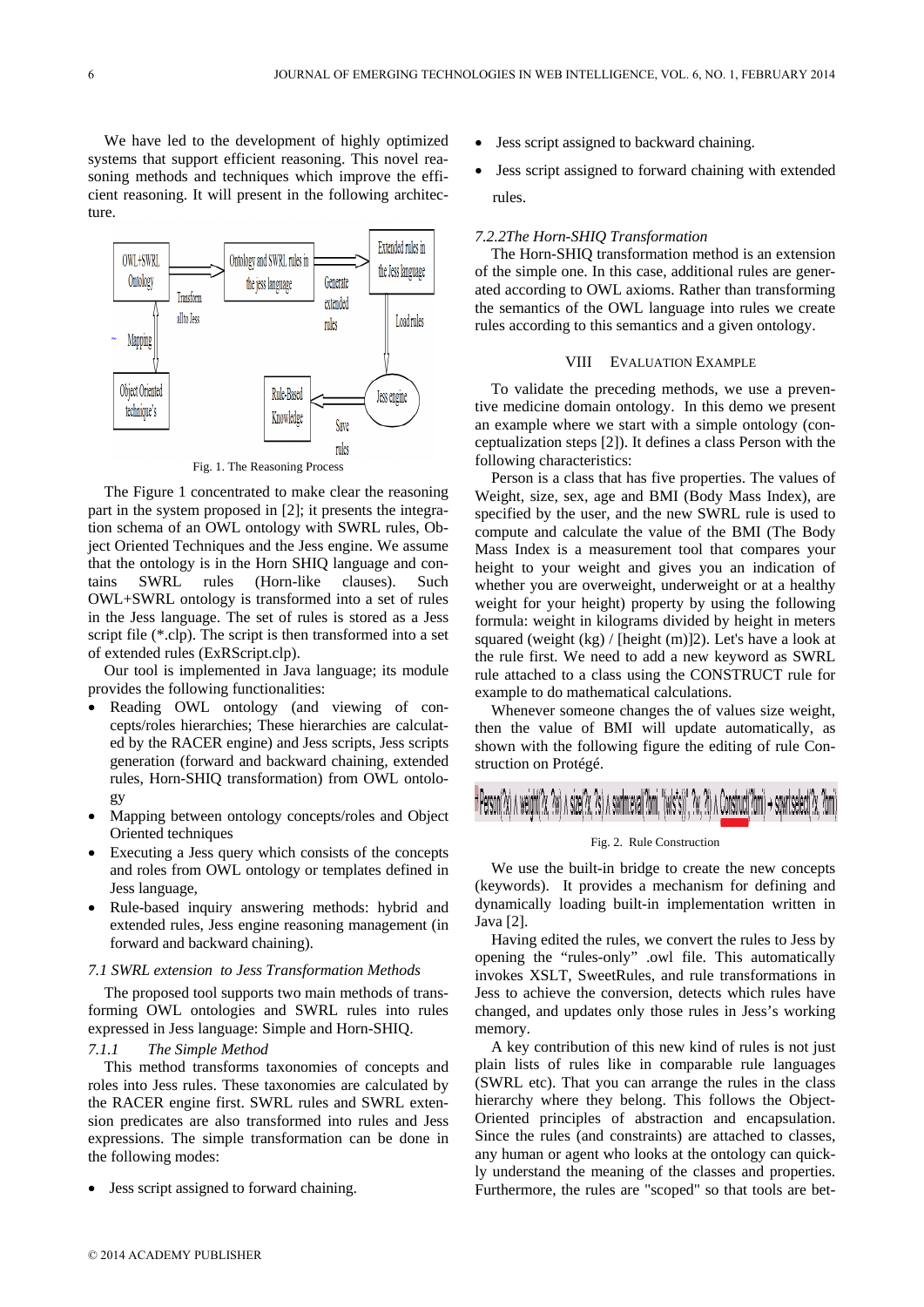ter guided when they need to execute the rules and constraints.

The use of the Rule Construction is presented in the figure 3.



Uses in SWRL rules

Fig. 3 Using RuleConstruction to Create Datatype Property

In this case we use Jess as our primary inferencing engine. Consequently we need to convert SWRLp rules into Jess syntax. The XSLT script to perform this operation is quite similar to the swrlp2prolog script.

The following is the code for the rule Construction as generated by swlp2jess.xsl:

## **(defrule RuleConstruction**

**(Patient(Name ?x)) (weight (?x ?w)) (size(?x ?s)) (bind ?s (\* ?s ?s)) (bind ?BMI (/ ?W ?s)) => assert (?BMI (?x ?BMI)))** 

When the system execute the rule construction, the BMI data property well be created in the Person concept, then the reasoning inside the concept we are permitted to create a new data property in the same concept Person.

The Person concept is enriched by the new data property (BMI), which is can be inherited. The following figure represents the BMI calculated for each person.

|                | •ሌ | 2 <sub>hm</sub><br>! Dill |
|----------------|----|---------------------------|
| <b>Nassima</b> |    |                           |
| Fateh          |    | 37716154272828            |
| souad          |    | 20f<br>۷A،                |

Our system comes with a mode in which it does incremental inferencing. This means that whenever someone changes the values of width or size, then the value of BMI will update automatically, as shown with the example instance below:



Fig.5. Update Automatically the BMI

To verify user input, and to provide warnings if values violate a constraint; we will add the constraint definitions to the editing tool. These tests can be performed very efficiently, only on the instance that the user is currently looking at.

#### IX CONCLUSION AND FUTURE WORK

The reasoning on ontologies uses simple inference engine. But in view of insufficiencies of the supported languages, ontologies are extended by SWRL rules. We assess that SWRL isn't expressive enough to write rule's sets for inherent to interpretation of check up in preventive medicine. So we have estimated extending SWRL rules. We have also demonstrated a syntax-based extension to SWRL that supports more flexible and expressive rules.

In this paper we have presented a reasoning process, who adapted the proposed reasoning methods witch its goal is to convert SWRLp rules into Jess syntax. We have explained the motivation for this reasoning mechanism, provided an example of its use, offered some cases concerning the XSLT transformation scripts and described the rule construction and rule exception that have been developed thus far.

#### **REFERENCE**

- [1] Martin J. O Connor, Ravi Shankar, Mark A. Musen, Amar K. Das, Csongor Nyulas. The SWRLAPI: A Development Environment for Working with SWRL Rules. 7th International Semantic Web Conference (ISWC-2008), Karlsruhe, Germany, . V 432 October 26-27, 2008
- [2] S. Bouaicha, Z.Bouaifaida Extending SWRL Rules to integrate Object-Oriented Techniques in Hybrid Ontologies in: International Journal of Computational Linguistics Research Vol.3, September 2012 pp 79-89.
- [3] J. de Bruijn, P. Bonnard, H. Citeau, S. Dehors, S. Heymans, R. Korf, J. P¨uhrer, T. Eiter, State-of-the-art Survey of Issues, Tech. Rep. D3.1, EU-IST Integrated Project (IP) 2009-231875, ONTORULE (2009).
- [4] G. Nalepa, W. Furmanska, Pellet-heart proposal of an architecture for ontology systems with rules, in: R. Dillmann, J. Beyerer, U. Hanebeck, T. Schultz (Eds.), KI 2010: Advances in Artificial Intelligence, Vol. 6359 of Lecture Notes in Computer Science, Springer Berlin / Heidelberg, 2010, pp. 143–150.
- [5] W. Drabent, J. Henriksson, J. Maluszynski, HD-rules: A Hybrid System Interfacing Prolog with DL-reasoners, in: Applications of Logic Programming to the Web, Semantic Web and Semantic Web Services, Vol. 287, CEUR-WS, 2007.
- [6] T. Eiter, G. Ianni, T. Lukasiewicz, R. Schindlauer, H. Tompits, Combining answer set programming with de-